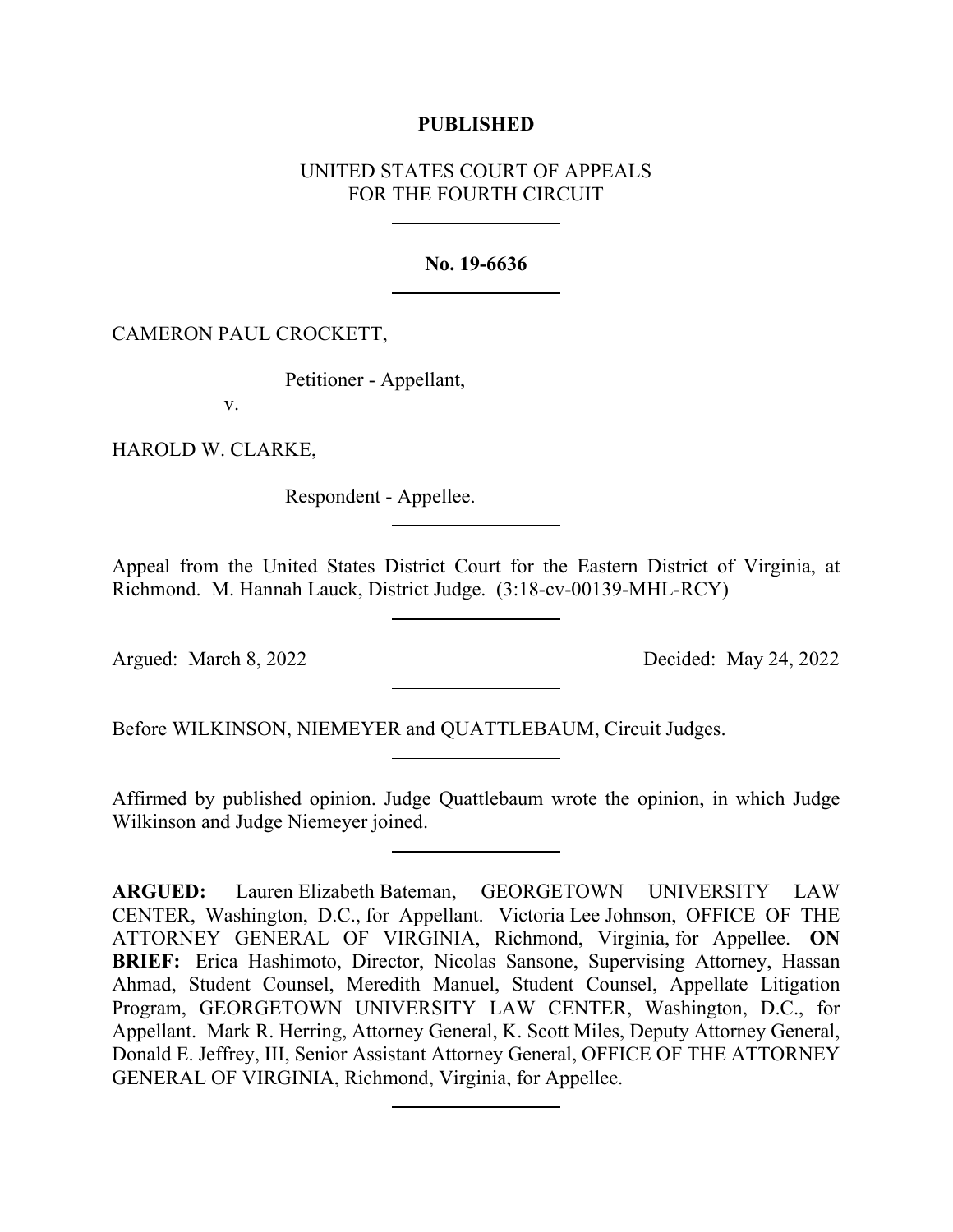#### QUATTLEBAUM, Circuit Judge:

A Virginia jury convicted Cameron Crockett of involuntary manslaughter after his car crashed into a tree killing the front seat passenger. To reach this result, the jury concluded that Crockett was driving under the influence at the time of the crash. Crockett subsequently sought post-conviction relief in Virginia state court, claiming ineffective assistance of counsel. Crockett, who insisted he was not wearing a seatbelt at the time of the accident, asserted that his lawyer failed to investigate evidence of the operation and use of the driver's seatbelt. He claimed that a proper investigation would have revealed the driver's seatbelt was used at the time of the accident, meaning he could not have been the driver. The Virginia courts disagreed. Ultimately, the Supreme Court of Virginia, after considering the full record, held that, although the counsel's performance fell below the standard of care, that failure did not prejudice Crockett.

In response, Crockett brought a federal habeas petition under 28 U.S.C. § 2254 making essentially the same arguments. In doing so, he confronts an extraordinary standard of review. The Antiterrorism and Effective Death Penalty Act of 1996 ("AEDPA") precludes a federal court from granting habeas relief on a claim decided on the merits in a state court unless it determines the state court's decision was contrary to, or involved an unreasonable application of, clearly established federal law or was based on an unreasonable determination of the facts in light of the record evidence. That standard of review proves fatal to Crockett's habeas claims. While one might reasonably come to a different conclusion than the Supreme Court of Virginia, the court's decision was far from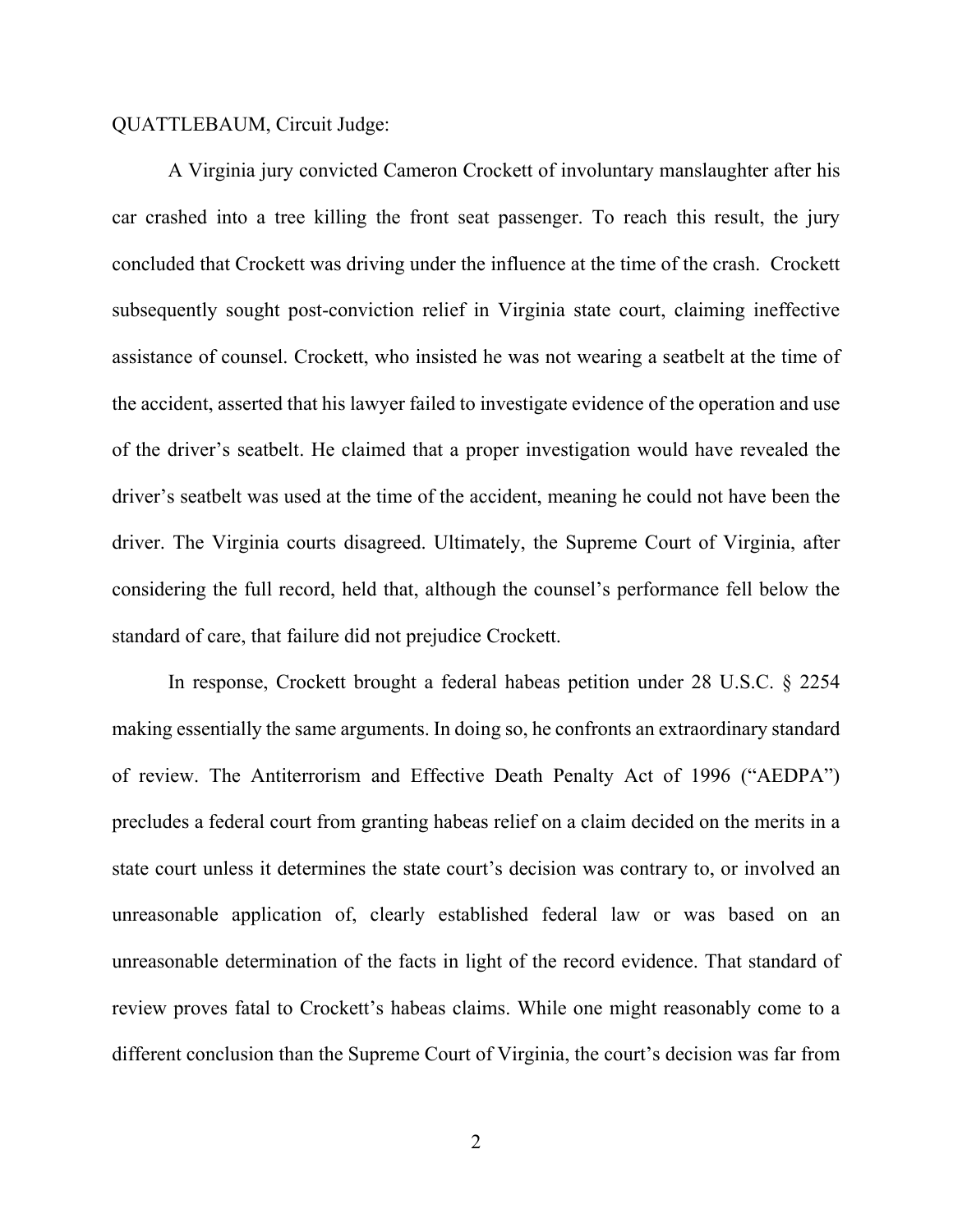unreasonable. Accordingly, we affirm the district court's denial of Crockett's § 2254 petition.

#### I.

### A. *The Accident*

Late on the night of December 28, 2008, Crockett's 1998 Honda Accord two-door coupe crashed into a tree after accelerating down Wolfsnare Road in Virginia Beach, Virginia. One person walking on Wolfsnare Road witnessed the crash. Several neighbors heard sounds from the impending accident, notified the police and rushed to the accident scene. Officers arrived within minutes. They found Crockett's best friend, Jack Korte, dead in the front passenger seat area. They found Crockett unconscious, with his upper body in the backseat area, while his legs and feet were in the front of the car over a collapsed front seat. No one remembered Crockett wearing a seatbelt. No one saw anyone else in the car or observed anyone leaving the scene. Crockett was intoxicated.

### B. *The Trial*

The Commonwealth of Virginia charged Crockett with involuntary manslaughter.<sup>[1](#page-2-0)</sup> At trial, Crockett claimed he was not the driver. Instead, he maintained that another friend, Jacob Palmer, was driving when the car crashed. Crockett said he and Korte were together earlier that night drinking. They met up with Palmer at a party at an apartment some two or so miles from the accident site. At the party, all three made plans to smoke marijuana,

<span id="page-2-0"></span><sup>&</sup>lt;sup>1</sup> The Commonwealth initially charged Crockett with aggravated involuntary manslaughter. A jury found him not guilty of aggravated involuntary manslaughter but guilty of a lesser included offense. However, after the jury could not agree on a sentence, the court declared a mistrial. We thus focus on Crockett's second trial.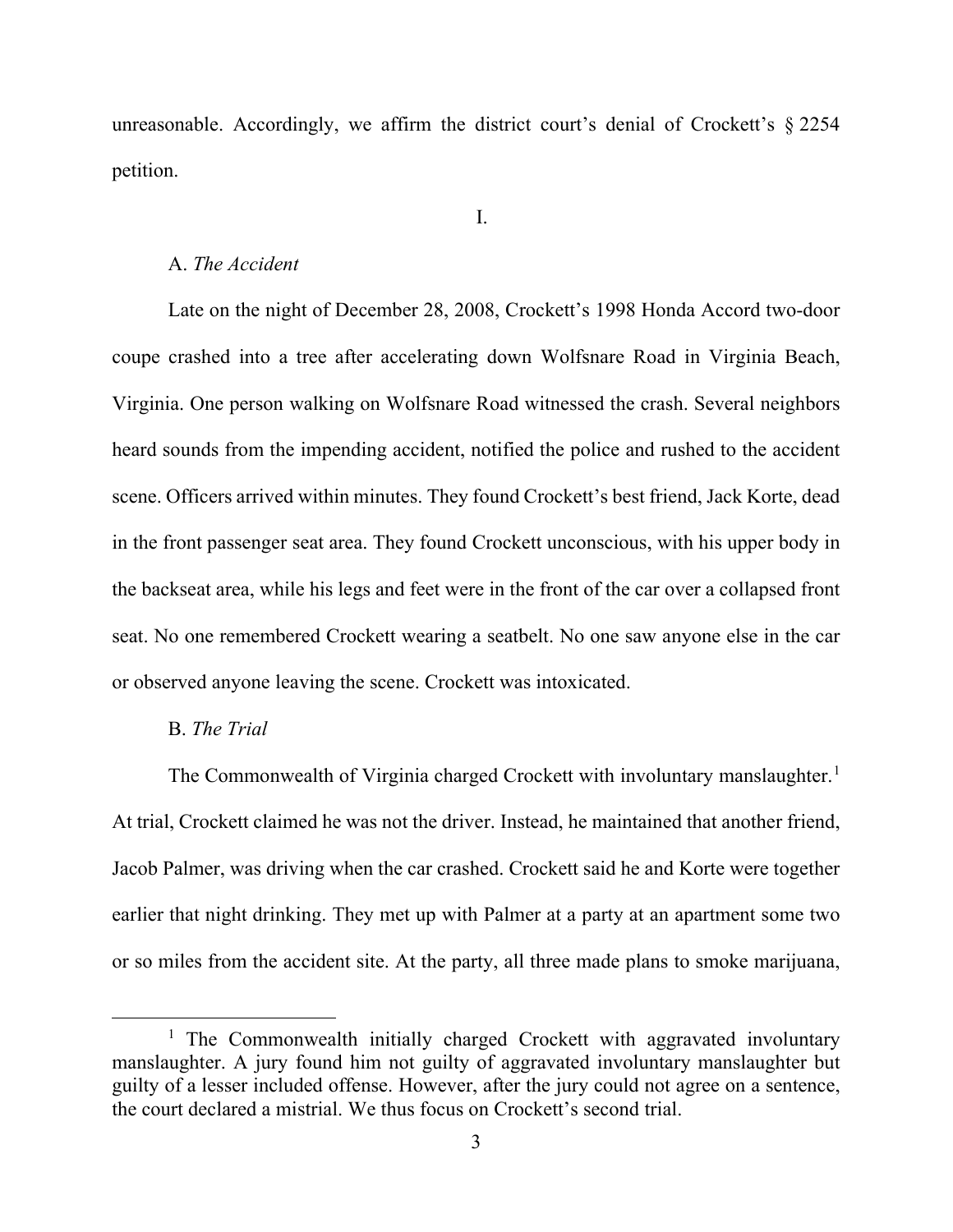but they did not have any cigarette rolling papers which are commonly associated with the use of marijuana. So, they decided to go to a store to buy some. Crockett insisted he knew that he was too drunk to drive, so he gave his keys to Palmer. Crockett said he sat in the back seat and let Korte take the front seat because Korte was "[a] bit taller." J.A. 736, 762. He also said he let one of his friends—he could not remember which one—borrow one of his jackets from the car.

Consistent with Crockett's version of the events, one of the party hosts testified that Palmer asked him if he needed anything from the store. After that, the host said he did not see Crockett, Palmer or Korte for about an hour. Another party guest said she recalled that Palmer disappeared for a period of time but remembered him coming back later. The guest said Palmer was breathing heavily and asking if anyone had heard from Crockett and Korte.

Crockett also relied on evidence from the first responders and witnesses. Police officers found and photographed Crockett's jacket on the ground behind the car at the accident scene. The officers also noted in their police report that Crockett was the front seat driver. And, although witnesses and officers testified that they did not see him wearing a seatbelt or recall him to have been wearing a seatbelt, the report indicated he was belted. But the officers and the emergency medical personnel testified that Crockett did not exhibit signs of injuries from either a seatbelt or an airbag. Finally, the officers and witnesses found the driver's side window open—either rolled down or broken— providing, according to Crockett, a way for Palmer to exit the car.

In summary, Crockett attempted to establish reasonable doubt by maintaining that Palmer was driving and wearing a seatbelt, undermining witnesses' testimony who placed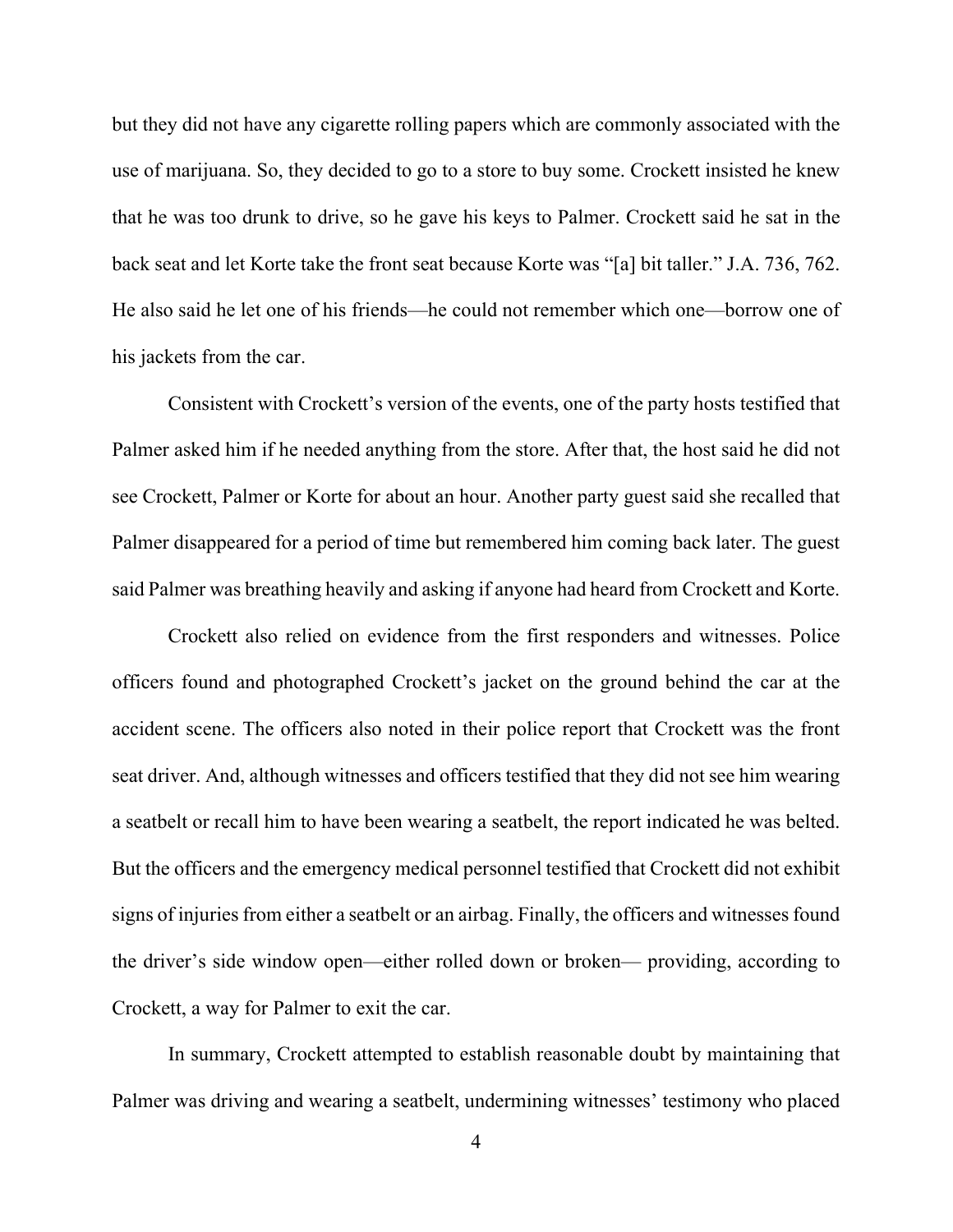Crockett's body closer to the driver's seat in terms of orientation, questioning police efforts to analyze the driver's side of the vehicle for blood and DNA and showing that Crockett was sitting unbelted in the backseat.

In contrast, the Commonwealth focused on the fact that only Crockett and Korte were found at the scene. It also emphasized that, although witnesses and police arrived at the scene within minutes, no one saw anyone around the vehicle or fleeing the area. Finally, the Commonwealth pointed out that after the crash, the car was wrapped around a tree and severely damaged. The airbags deployed and the front seat collapsed. And Crockett was lying unconscious with his feet under the steering wheel and his body across the collapsed front seat. The Commonwealth argued there was not enough time before witnesses and first responders arrived for a mystery driver to collect himself after such a violent crash, disentangle himself from the damaged vehicle and the occupants in it, exit the vehicle and then flee from the scene.

The jury found Crockett guilty of involuntary manslaughter and recommended a five-year sentence. But Crockett, rather than appearing for his sentencing hearing, absconded to Guatemala. As a result, he faced an additional felony charge.

Crockett later obtained new counsel, who moved to test the Honda's seatbelt in preparation for other potential charges related to the incident. The trial court granted that motion. Then, at sentencing for the involuntary manslaughter conviction and abscondment offense, Crockett moved for a new trial based on alleged newly discovered evidence that showed he was not the driver. In support of the motion, Crockett submitted a report of retained expert David Pape, Ph.D., P.E. ("Pape Report") which concluded that one section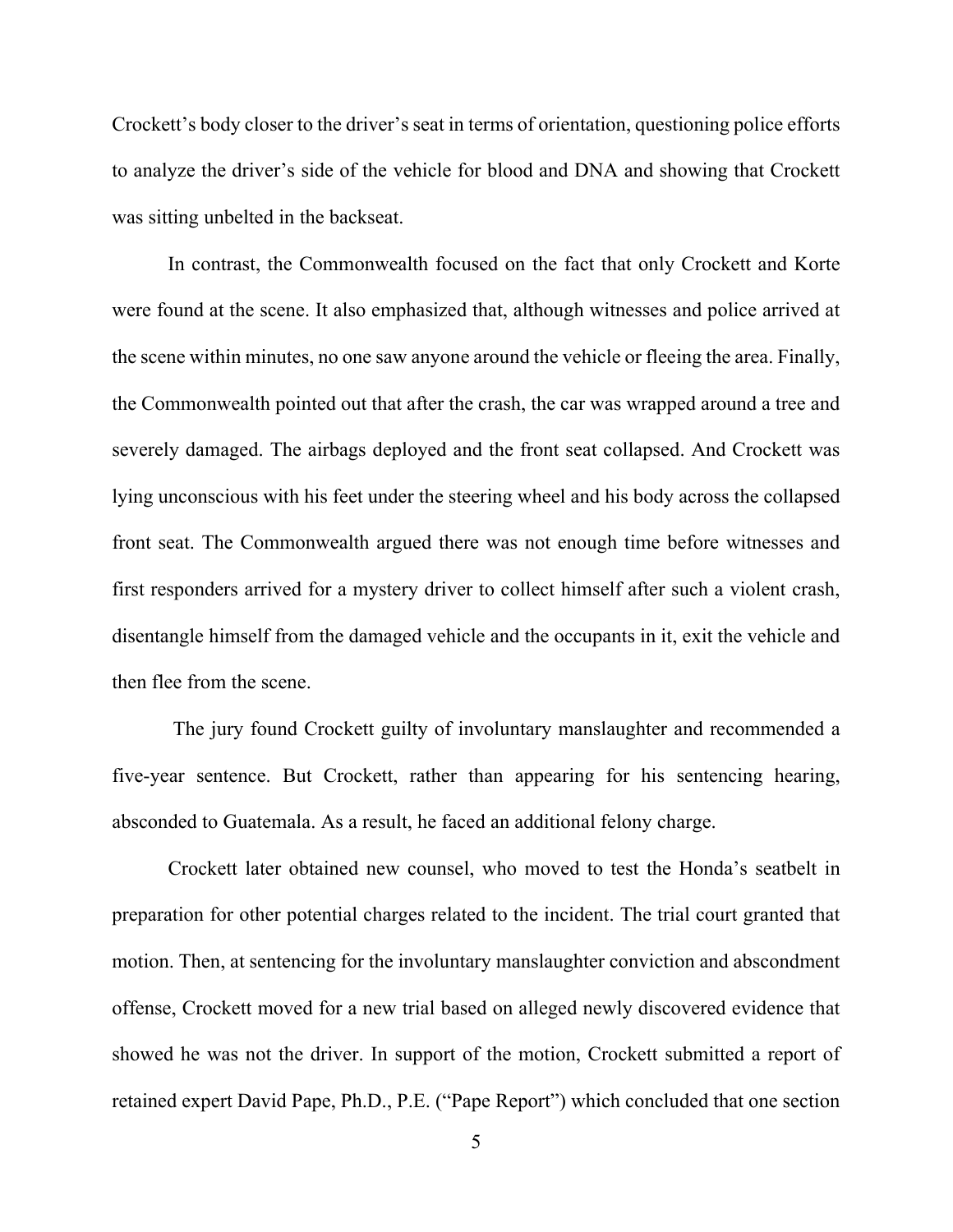of the driver's seatbelt webbing had "cupping" consistent with occupant forces during a collision. Cupping generally means a wavy appearance that, in a very general sense, can result from the stresses on a belt from sudden movements of a belted-occupant's body during an accident. According to the Pape Report, the cupping "suggested that the seatbelt was being worn by the driver at the time of the collision." J.A. 1608. In other words: "If the seat belt was not in use during the collision one would not expect this cupping." J.A. 1609. Based on the testimony of witnesses who saw him after the crash, his position in the car and his lack of injuries consistent with wearing a seat belt, Crockett claimed he was not belted. According to Crockett, this proved he was not the driver. In addition, Crockett called a classmate of Palmer's who testified she overheard Palmer say "I just got free. . . . I thought I killed them both." J.A. 1167.

The Commonwealth responded that the police report's references to the driver and the seat belt had long been available and known. Therefore, it argued the evidence on which Crockett's motion was based was not new and was previously available to pursue.

The trial court denied Crockett's motion for a new trial. It explained that the evidence introduced could have been pursued at trial. In fact, the court recognized that, although he was available, neither party elected to call Palmer during the guilt phase. As a result, neither his testimony nor that of any witnesses who could have been called in response for impeachment purposes was presented to the jury. The court also held that, in light of all the evidence presented, the evidence offered by Crockett in support of his motion would not produce a different result.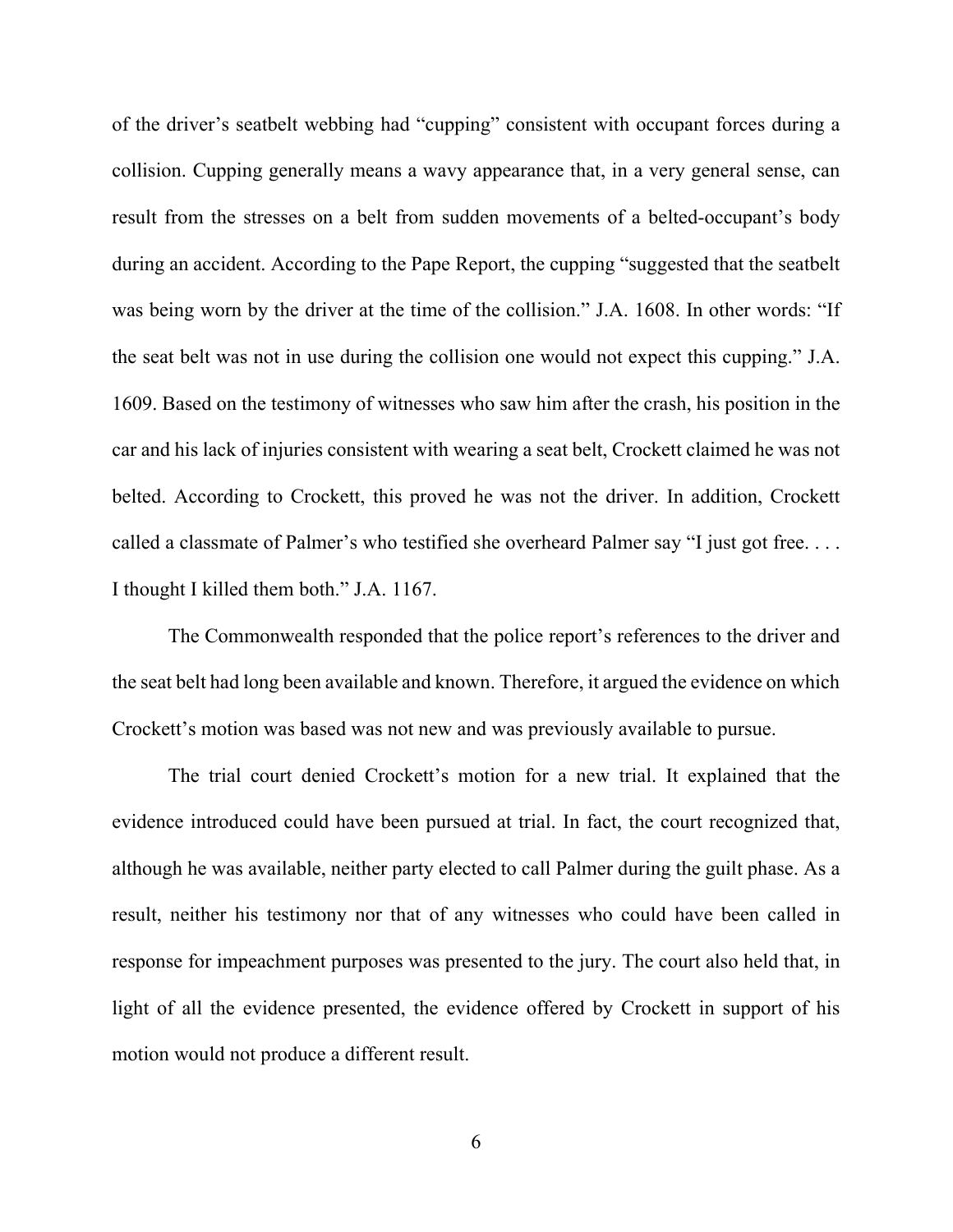The trial court then imposed the jury's verdict of five years for the involuntary manslaughter conviction. And after Crockett pleaded guilty to the felony failure to appear, the court imposed a five-year sentence for that charge, suspending two of those years conditioned on good behavior under supervised probation. Thus, the trial court imposed an active sentence of eight years.

#### C. *Direct Appeal*

Crockett appealed his conviction, including the denial of his motion for a new trial, to the Court of Appeals of Virginia. In affirming the denial of the motion for a new trial based on newly discovered evidence, the court agreed that the expert opinion about the seatbelt mechanism could have been secured for use at trial in the exercise of reasonable diligence. Further, the Court of Appeals noted that the Pape Report only "suggests" that the driver's seatbelt was in use at the time of the accident. J.A. 1245. As for the claim that witnesses heard Palmer say he was the driver, the court found that the trial judge did not abuse his discretion in ruling that the evidence was unlikely to produce an opposite result at another trial. The full court denied Crockett's petition for rehearing en banc and the Supreme Court of Virginia denied Crockett's petition for appeal and petition for rehearing as well.

# D. *State Habeas Proceedings*

After his unsuccessful appeal, Crockett filed, pro se, an extensive writ of habeas corpus in Virginia state court. Among his arguments, Crockett contended that his trial counsel provided ineffective assistance by failing to investigate and present exculpatory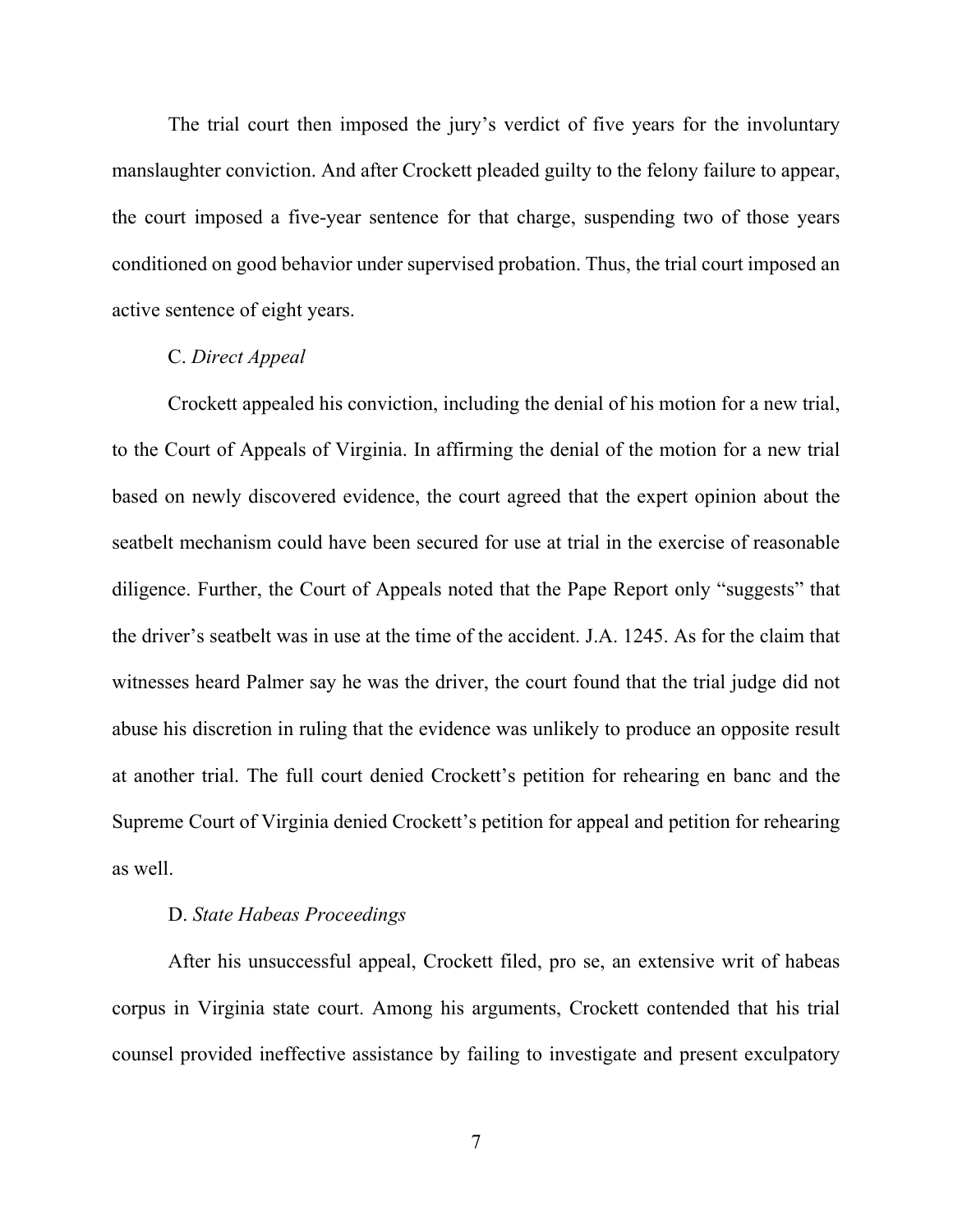evidence pertaining to the driver's side seatbelt mechanism.<sup>[2](#page-7-0)</sup> In support of this claim, Crockett presented the Pape Report. In addition, Crockett introduced an email exchange between Pape and Crockett's uncle. In that exchange, Pape told Crockett's uncle that he would be comfortable adding that the conclusions were accurate to a reasonable degree of engineering certainty at the time of the inspection. Crockett introduced an affidavit from an investigator who worked with Crockett's counsel. The investigator testified that he urged counsel to test the seat belt, that trial counsel agreed that testing the belt was important, but that the testing just fell through the cracks. Crockett also introduced the affidavit of a consulting engineer who testified that trial counsel had retained him in Crockett's case. The engineer said he recommended that counsel have the seat belt tested and he told counsel that, to a reasonable degree of engineering certainty, Crockett could not have ended up in the position he was found in the car on the night of the accident had he been the belted driver. Finally, Crockett introduced affidavits from two of the trial jurors who generally testified that they would not have found Crockett guilty had they seen the seatbelt information.

In response, the Commonwealth introduced an affidavit from Crockett's trial counsel who explained that whether the driver was belted was discussed at various times

<span id="page-7-0"></span><sup>2</sup> Crockett also argued that (1) police violated *Miranda v. Arizona*, 384 U.S. 436 (1966), and trial counsel failed to adequately investigate and present his motion to suppress statements on that ground; (2) Crockett's statements were involuntary and trial counsel failed to adequately investigate and present his motion to suppress statements on that ground; (3) counsel failed to interview and call Jacob Palmer and others as witnesses; (4) sentencing counsel failed to preserve Crockett's post-verdict challenge under *Brady v. Maryland*, 373 U.S. 83 (1963), and the Commonwealth violated *Brady* by suppressing favorable evidence; and (5) Crockett was actually innocent.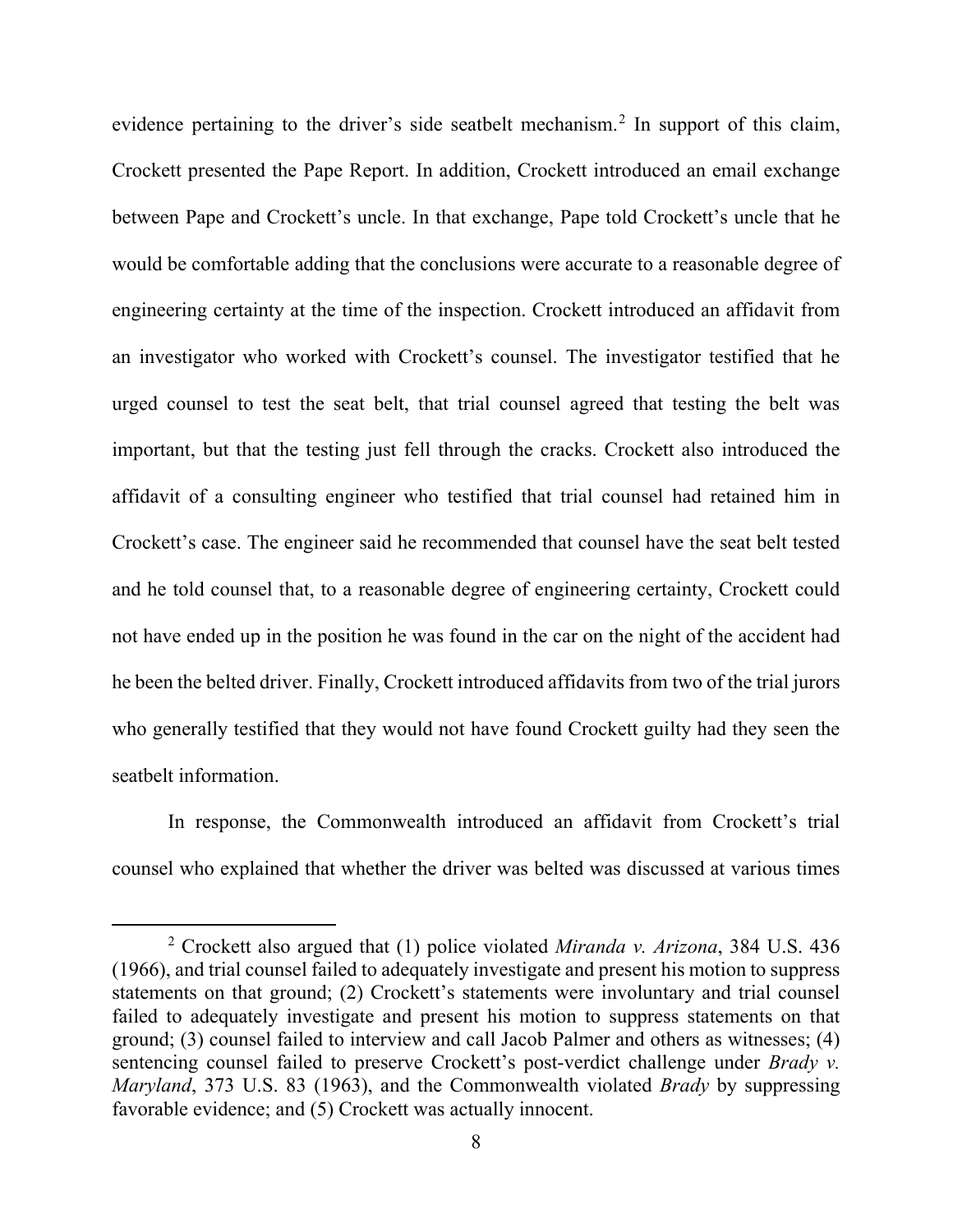and that he "neither ignored it nor rejected it as out of hand." J.A. 1808. Ultimately, he decided not to test the seat belt for several strategic reasons, including concerns about the admissibility of accident reconstruction evidence in Virginia, the potential unfavorable results of any such testing and the risk that pursuing the testimony might open the door to even more damaging evidence against Crockett.

In considering the ineffective assistance of counsel claims, the state court applied *Strickland v. Washington*, 466 U.S. 668 (1984). The court explained Crockett had the burden of showing both that his attorney's performance was deficient and that he was prejudiced as a result. The court found it significant that Crockett "failed to proffer any expert opinion explaining the manner of injuries one would expect to find as a consequence of the use of a seatbelt in a collision." J.A. 1842. It added, "[i]n the absence of such opinion, his argument that [the] analysis of the seatbelt indicated its use at the time of the collision, standing alone, is meaningless." J.A. 1842. The court indicated that this failure was fatal to his claim of ineffective assistance of counsel. The court also discussed how trial counsel's determinations and trial decisions were not unreasonable. It denied the petition, concluding that Crockett failed to demonstrate both deficient performance of counsel and prejudice required under *Strickland*.

Crockett appealed ultimately to the Supreme Court of Virginia. After reviewing the record, that court concluded:

[T]here is no reasonable probability, based on this record, that a reasonable jury would have believed [Palmer] was the belted driver of the car, that during the crash Crockett, who claimed he was sitting in the backseat, was thrown on top of [Palmer] and the driver's seat, landing on his back with his feet near the steering wheel and his head in the rear of the car, or that after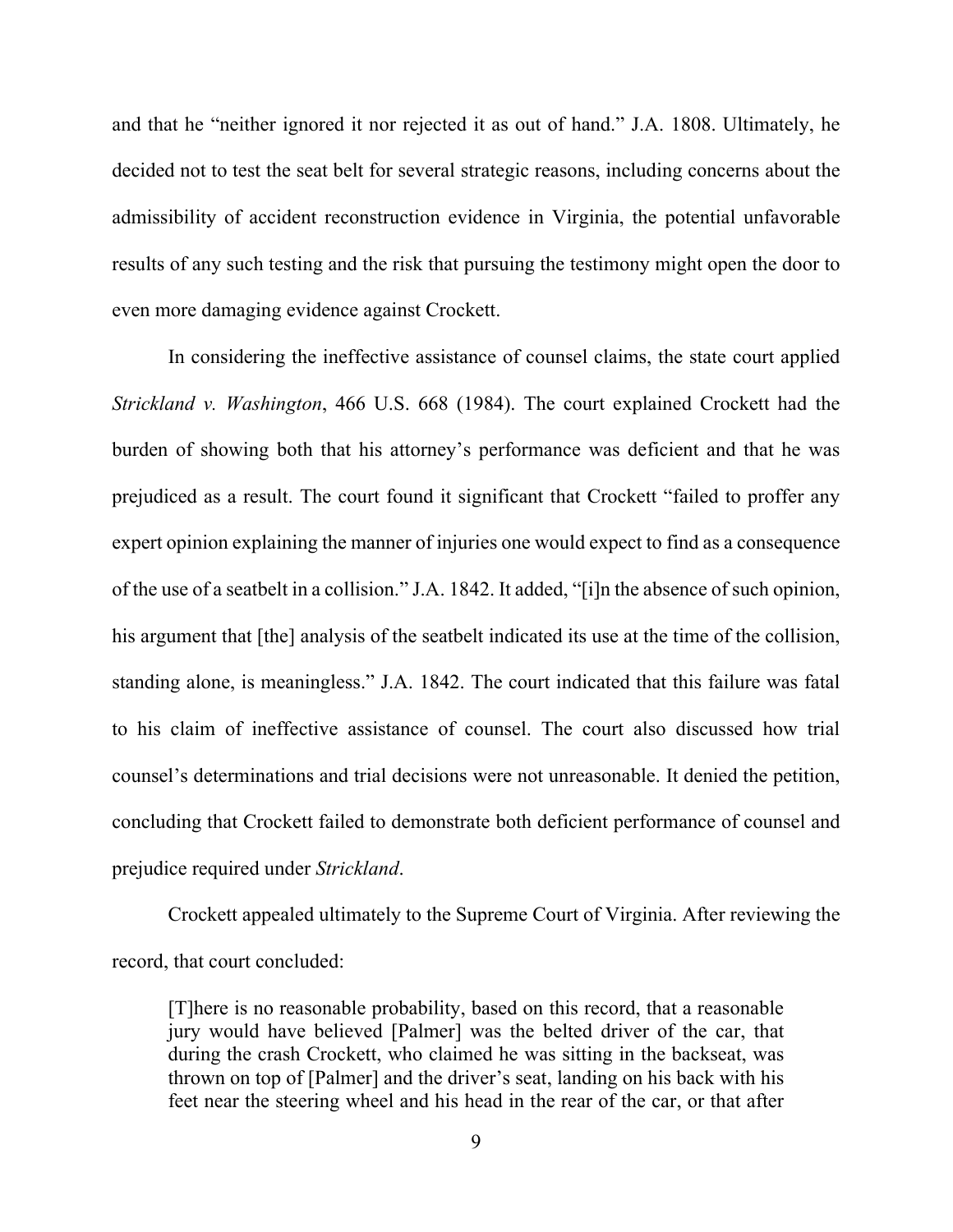the impact during the approximately thirty seconds to one minute before witnesses arrived at the wrecked car, [Palmer] managed to unbuckle his seatbelt and extricate himself from under Crockett and from the wrecked car and slip away into the woods, unnoticed by the crowd, and then return, on foot and unscathed, to a party some distance away that Crockett, Korte, and [Palmer] had attended earlier in the evening. There is therefore no reasonable probability that, absent Crockett's statements, the fact finder could have had a reasonable doubt as to whether Crockett was the driver of the car that crashed.

J.A 1856.

Specifically concerning Crockett's claim about the driver's seatbelt, the court

concluded that counsel was deficient. The court noted:

The record, including Crockett's habeas exhibits, demonstrates that although counsel pursued the possibility of obtaining an expert to inspect and test the seatbelt in hopes of presenting the expert's testimony at trial to support the theory that the driver was belted while Crockett, according to witnesses, was not, counsel ultimately elected not to pursue this evidence. Counsel claimed he made this decision because the expert was unavailable and because he was concerned any such evidence might be inadmissible accident reconstruction evidence. However, the affidavits of disinterested witnesses, Alan Donker, counsel's investigator, and Paul Lewis, Jr., a biomedical engineer, show that for unknown reasons, counsel simply failed to follow-up with Lewis to have the seatbelt examined before Crockett's second trial.

J.A.1858. However, "[n]otwithstanding counsel's deficient representation," the court concluded that Crockett "failed to establish prejudice under *Strickland.*" J.A. 1858. The court determined that the Pape Report "only 'suggest[ed]' the driver's seatbelt was in use at the time of the crash based on 'cupping' on the belt." J.A. 1858 (alteration in original). Thus, based on the report, "it cannot be said there is a reasonable probability that the result of the proceeding would have been different had this evidence been obtained and admitted before the jury." J.A. 1858–59. Ultimately, the Supreme Court of Virginia disagreed with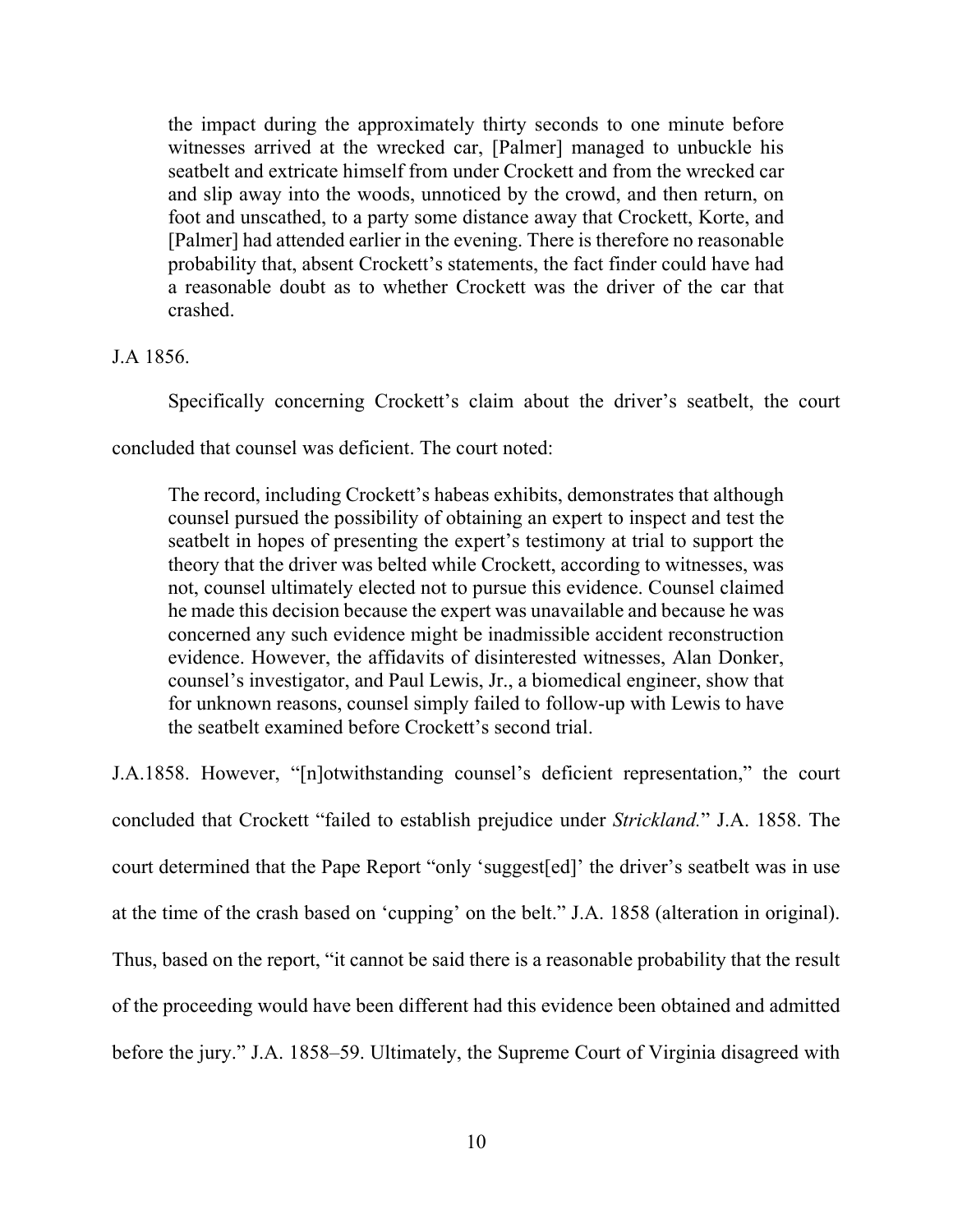the habeas court on the sufficiency of counsel's representation. But it nevertheless affirmed the denial of the habeas petition, concluding Crockett was unable to establish prejudice.

# E. *Federal Habeas Proceedings*

Next, Crockett filed a pro se 28 U.S.C. § 2254 petition in the Eastern District of Virginia. Crockett again argued trial counsel was ineffective for failing to investigate and present evidence involving the driver's seatbelt mechanism.<sup>[3](#page-10-0)</sup> Crockett argued that the state court's prejudice ruling was based on an unreasonable determination of the facts and overlooked the substance of the Pape Report and findings, and that any concerns about the certainty of the report should have been resolved only after an evidentiary hearing.

The district court denied the § 2254 petition. In addressing Crockett's claim for ineffective assistance of counsel relating to the seatbelt issue, the district court denied relief based on the absence of prejudice under *Strickland*. The court concluded it was not reasonably likely that the Pape Report would outweigh the other evidence of Crockett's guilt presented at trial. The court determined that the evidence of Crockett's guilt was overwhelming, explaining that none of the witnesses—most of whom arrived at the vehicle

<span id="page-10-0"></span><sup>&</sup>lt;sup>3</sup> Crockett pressed eight grounds before the district court: (1) Crockett is actually innocent; (2) trial counsel was ineffective for failing to investigate and present evidence involving the driver's seatbelt mechanism; (3) Crockett's *Miranda* rights were violated when police interrogated him in a custodial setting without advising him of his rights against self-incrimination; (4) Crockett's statements to the police were involuntary; (5) the Commonwealth violated *Brady v. Maryland* by suppressing exculpatory evidence; (6) the cumulative effect of the *Brady* violations and of the ineffective assistance of counsel deprived Crockett of a fair trial; (7) the Commonwealth violated *Batson v. Kentucky*, 476 U.S. 79 (1986), by striking two African-American women from the venire; and (8) the prosecuting attorney had a conflict of interest that violated Crockett's constitutional right to a fair trial. However, this Court granted a certificate of appealability only for the ineffective assistance of counsel claim based on the seatbelt evidence.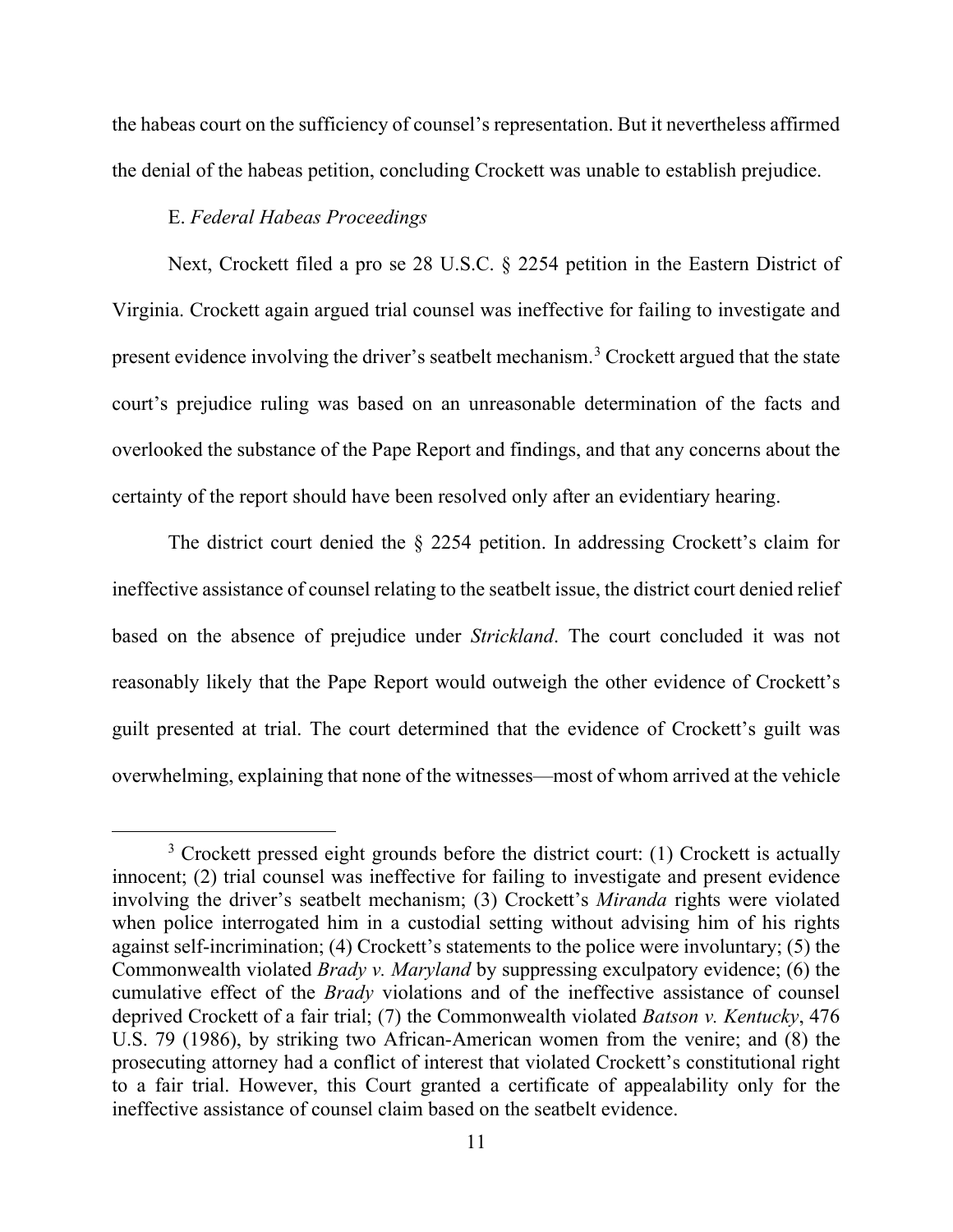within just a few minutes of the crash—saw a third person exit the vehicle or flee the scene. And although the evidence presented at trial suggested no one observed Crockett wearing a seatbelt, no evidence conclusively showed he was not wearing a seatbelt at the time of the incident either. In sum, the court held that it is not reasonably likely that the result would have been different as required by *Strickland*. Even so, the court admitted that it "does not doubt that evidence regarding the use of the driver's seatbelt would have been relevant at trial." J.A. 2165.

Crockett timely appealed. We have appellate jurisdiction over final decisions pursuant to 28 U.S.C. § 1291. But Crockett may not appeal the dismissal of his § 2254 petition "[u]nless a circuit justice or judge issues a certificate of appealability." *See* 28 U.S.C.  $\S 2253(c)(1)(A)$ . We granted a certificate of appealability on a single issue: Whether Crockett established that he was prejudiced by counsel's failure to investigate and present evidence about the driver's seatbelt mechanism and, if not, whether he was entitled to an evidentiary hearing on the issue. ECF No. 20.[4](#page-11-0)

<span id="page-11-0"></span><sup>4</sup> Crockett was released from active incarceration in May 2019 to serve a two-year period of supervised probation (ECF No.5). This raises two issues that we address before turning to the merits of Crockett's appeal. The first is mootness. The case is not moot because the existence of certain "collateral consequences" to the petitioner's conviction prevent a habeas petition from becoming moot. *Plymail v. Mirandy*, 8 F.4th 308, 315 (4th Cir. 2021). The second is whether Crockett is "in custody" as required by § 2254. The statute only requires that Crockett be in custody at the time the § 2254 was filed, which he was, so his release from custody does not bar our review under § 2254. *See Plymail*, 8 F.4th at 314.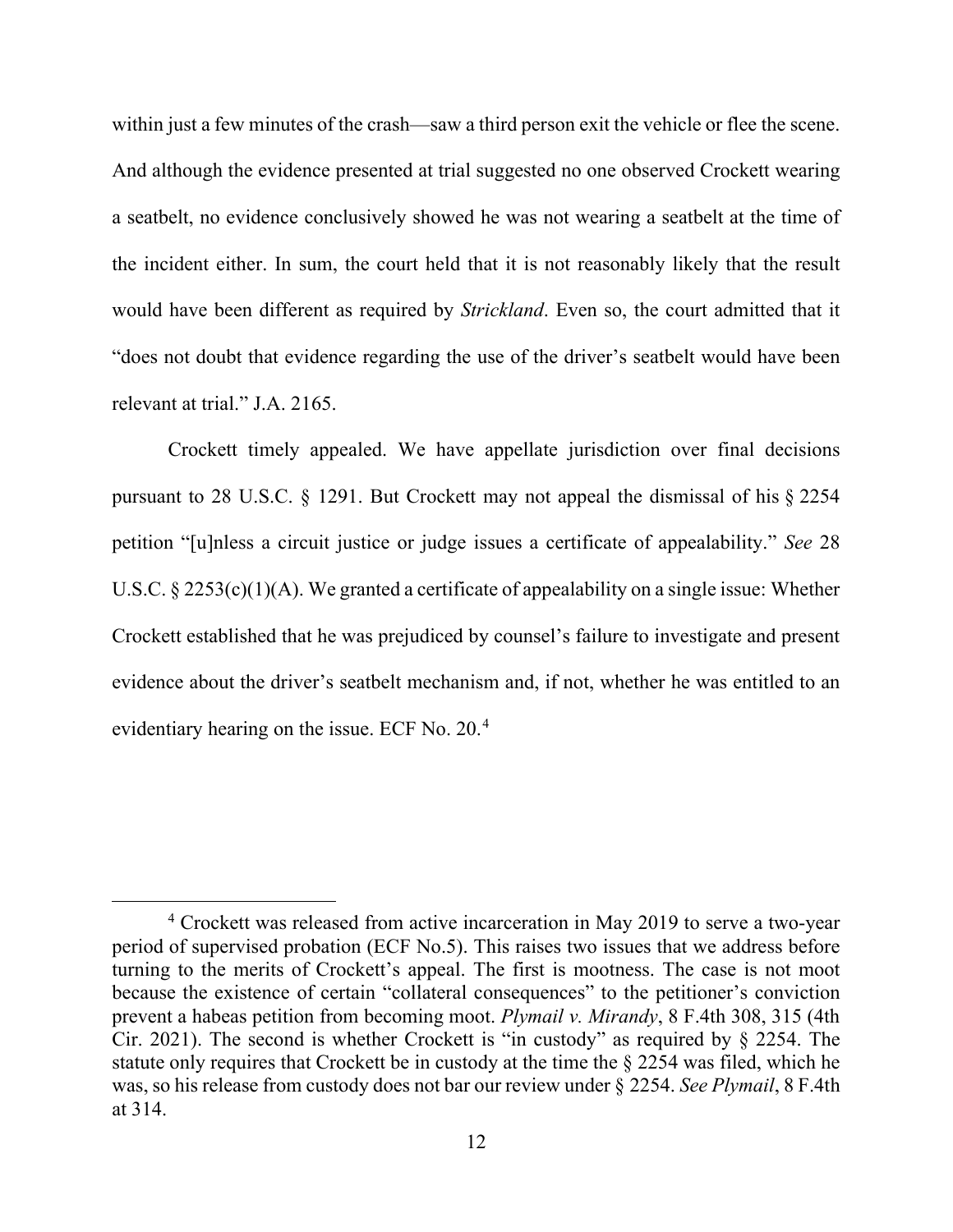II.

On appeal, Crockett argues the Supreme Court of Virginia unreasonably applied *Strickland* in its prejudice analysis by not considering the totality of the evidence and minimizing the Pape Report. He insists the evidence demonstrated that the driver of the car was wearing a seatbelt, while Crockett was found, unbelted, and primarily in the backseat. Crockett argues that, had such evidence been admitted, it was "reasonably likely that at least one juror would have found reasonable doubt as to whether Mr. Crockett was the driver." Appellant's Br. 27. Alternatively, Crockett asks us to remand to the district court for an evidentiary hearing to assess the prejudicial effect of trial counsel's failure to investigate the seatbelt mechanism.

#### A. *Standard of Review*

We review the district court's decision on a federal habeas petition de novo. *Nicolas v. Attorney Gen. of Md.*, 820 F.3d 124, 129–30 (4th Cir. 2016). That requires us to review Crockett's appeal through the lens of AEDPA and *Strickland*. *See Wood v. Stirling*, 27 F.4th 269, 276 (4th Cir. 2022).

Under AEDPA, federal courts may consider a state prisoner's habeas petition that asserts he is in custody in violation of the Constitution or the laws of the United States. 28 U.S.C. § 2254(a). Because such claims implicate concerns about federalism and comity, the standard for such claims is exceedingly high. *See Burt v. Titlow*, 571 U.S. 12, 19 (2013). Where a state court has previously ruled on the alleged wrongful conviction, as has happened in this case, concerns of comity and federalism "reach their apex." *Valentino v. Clarke*, 972 F. 3d. 560, 575 (4th Cir. 2020).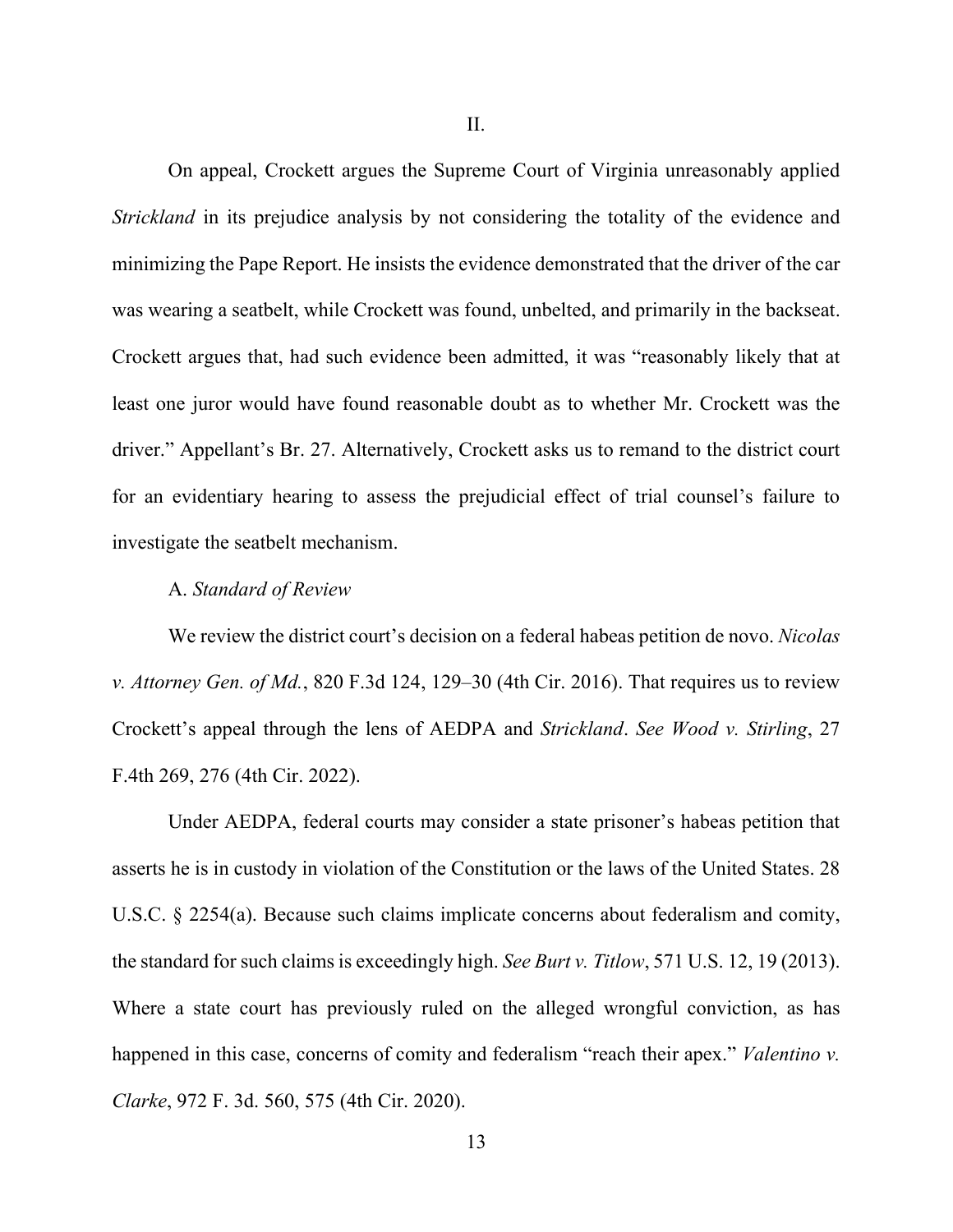When a state prisoner's claim has already been adjudicated on its merits, § 2254 restricts federal habeas relief to limited circumstances. One avenue is § 2254(d)(1). Under it, the prisoner must show that the state court's determination "resulted in a decision that was contrary to, or involved an unreasonable application of, clearly established Federal law, as determined by the Supreme Court of the United States." 28 U.S.C. § 2254(d)(1). As the Supreme Court has explained:

[A] state-court decision can involve an "unreasonable application" of [the Supreme] Court's clearly established precedent in two ways. First, a statecourt decision involves an unreasonable application . . . if the state court identifies the correct governing legal rule . . . but unreasonably applies it to the facts of the particular state prisoner's case. Second . . . if the state court either unreasonably extends a legal principle from [the Supreme Court's] precedent to a new context where it should not apply or unreasonably refuses to extend that principle to a new context where it should apply.

*Williams v. Taylor*, 529 U.S. 362, 407 (2000) (O'Connor, J., delivering the majority opinion with respect to Part II). For the purposes of  $\S 2254(d)(1)$ , to be "unreasonable," the state court's application of that law must be "objectively unreasonable," not simply incorrect. *Owens v. Stirling*, 967 F.3d 396, 411 (4th Cir. 2020). Federal courts owe state tribunals "significant deference" with respect to "their determination that a state prisoner isn't entitled to habeas relief." *Id.*

The other avenue of relief is  $\S 2254(d)(2)$ . Under it, the prisoner must show the state court proceedings "resulted in a decision that was based on an unreasonable determination of the facts in light of the evidence presented in the State court proceeding." 28 U.S.C. § 2254(d)(2). That means the "federal court must conclude not only that the state court's determination was wrong, but that it was *unreasonable* in light of the evidence presented,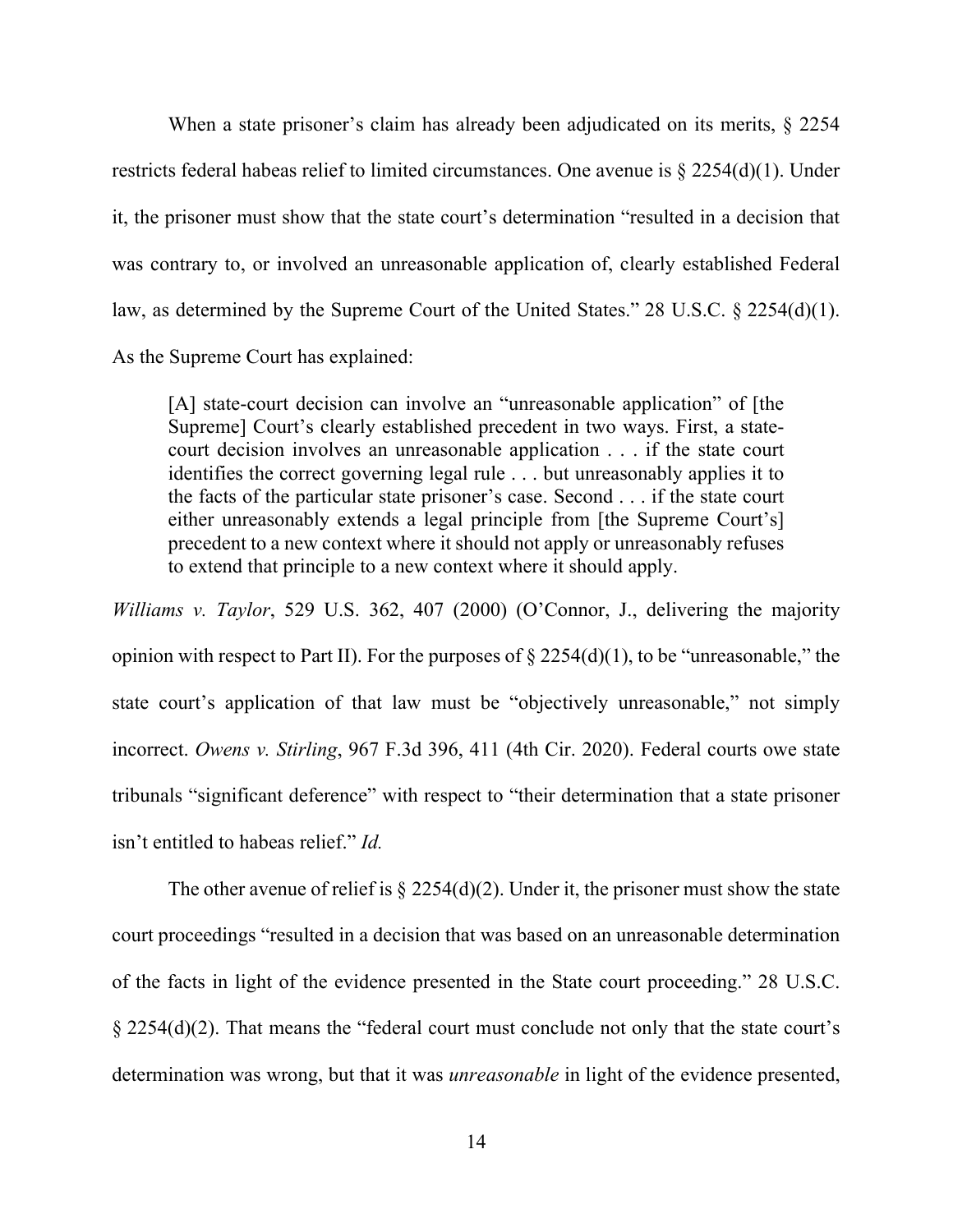that is, it is not 'debatable among jurists of reason.'" *Merzbacher v. Shearin*, 706 F.3d 356, 368 (4th Cir. 2013) (emphasis in original) (internal citation omitted). The Supreme Court has noted that this "unreasonable" reference under AEDPA is a "substantially higher threshold" and a more demanding standard than prior standards for granting federal habeas relief. *See Schriro v. Landrigan*, 550 U.S. 465, 473–74 (2007). Additionally, AEDPA requires federal habeas courts to presume the correctness of the state courts' factual findings unless applicants rebut this presumption with "clear and convincing evidence." *See* 28 U.S.C. § 2254(e)(1); *Schriro*, 550 U.S. at 473–74.

The Supreme Court has provided clear guidance on the difficulty satisfying either prong of § 2254(d). "Section 2254(d) reflects the view that habeas corpus is a 'guard against extreme malfunctions in the state criminal justice systems,' not a substitute for ordinary error correction through appeal." *Harrington v. Richter*, 562 U.S. 86, 102–03 (2011) (internal citation omitted). To obtain habeas relief from a federal court, "a state prisoner must show that the state court's ruling on the claim being presented in federal court was so lacking in justification that there was an error well understood and comprehended in existing law beyond any possibility for fairminded disagreement." *Id.* at 103. The Supreme Court has stated, "[i]t bears repeating that even a strong case for relief does not mean the state court's contrary conclusion was unreasonable." *Id.* at 102. It is hard to overstate the difficulty of the burden that must be met. As the Supreme Court explained: "If this standard is difficult to meet, that is because it was meant to be." *Id.*

But because Crockett's § 2254 claim alleges ineffective assistance of counsel, his burden is even steeper. When a state prisoner seeks § 2254 relief for ineffective assistance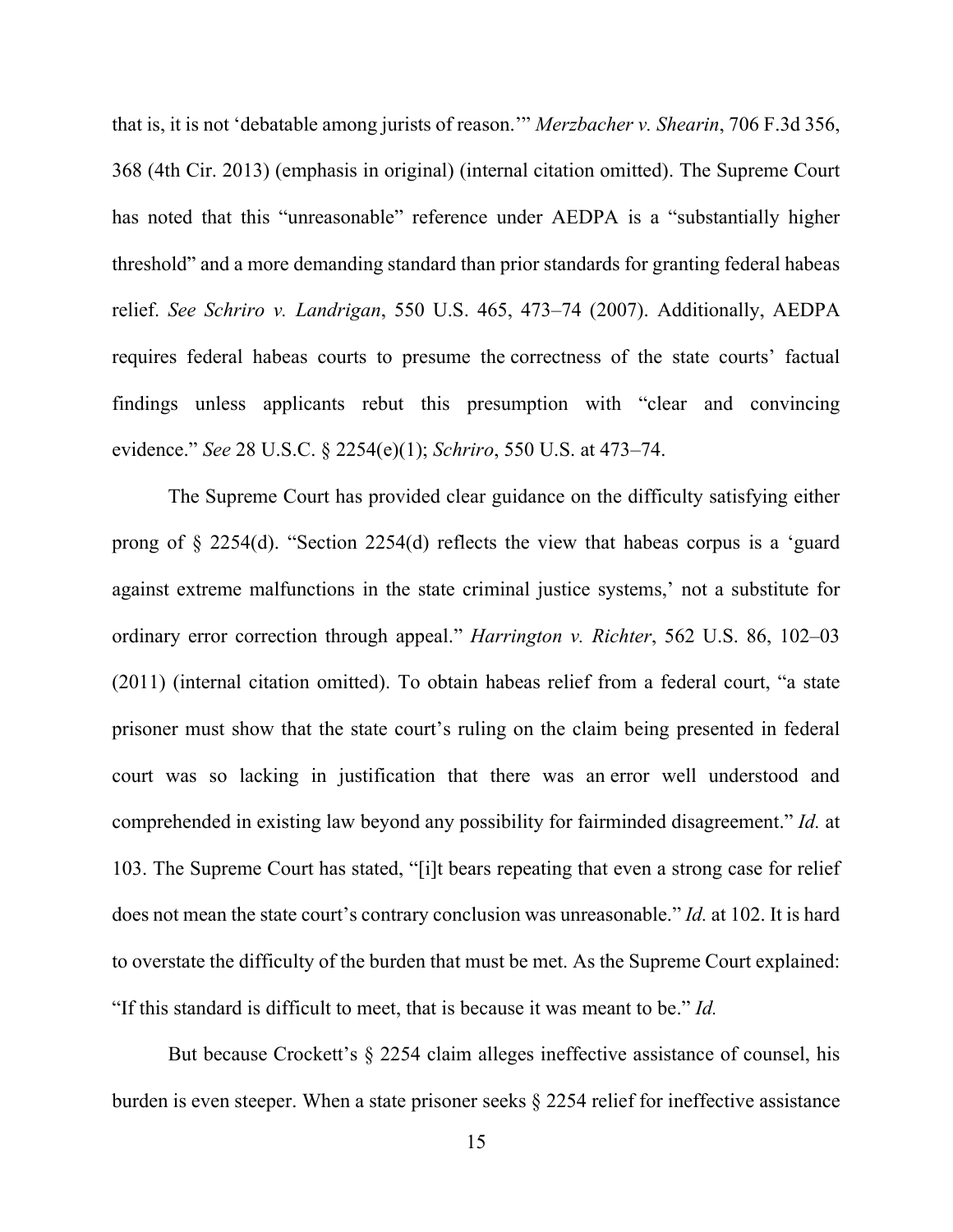of counsel, we apply the "highly deferential" *Strickland* standard. *Owens*, 967 F.3d at 412. In *Strickland*, the Supreme Court offered its well-known explanation of the Sixth Amendment's guarantee to an accused the assistance of counsel for his defense. The guarantee supports ensuring criminal defendants get a fair trial and in doing so acknowledges that an accused's attorney can make unprofessional errors so serious that they undermine the adversarial process as well as the constitutional guarantee. *See* 466 U.S. at 686–89; *see also Valentino*, 972 F.3d at 579–80 (explaining *Strickland*). In *Strickland*, the Supreme Court set forth a two-part test to evaluate ineffective assistance of counsel claims. First, the petitioner must show counsel's performance was deficient and fell below an objective standard of reasonableness. *See Strickland*, 466 U.S. at 687–88. Second, the petitioner must show prejudice, meaning "there is a reasonable probability that, but for counsel's unprofessional errors, the result of the proceeding would have been different. A reasonable probability is a probability sufficient to undermine confidence in the outcome." *Id.* at 694. Counsel gets the strong presumption that he or she rendered "adequate assistance" and made all significant decisions in the exercise of reasonable professional judgment." *Burt*, 571 U.S. at 22 (quoting *Strickland*, 466 U.S. at 690).

"AEDPA and *Strickland* thus provide 'dual and overlapping' lenses of deference, which we apply 'simultaneously rather than sequentially.'" *Owens*, 967 F.3d at 411. "This double-deference standard effectively cabins our review to a determination of 'whether there is any reasonable argument that counsel satisfied *Strickland*'s deferential standard.'" *Morva v. Zook*, 821 F.3d 517, 528 (4th Cir. 2016).

With these principles in mind, we turn to Crockett's claim.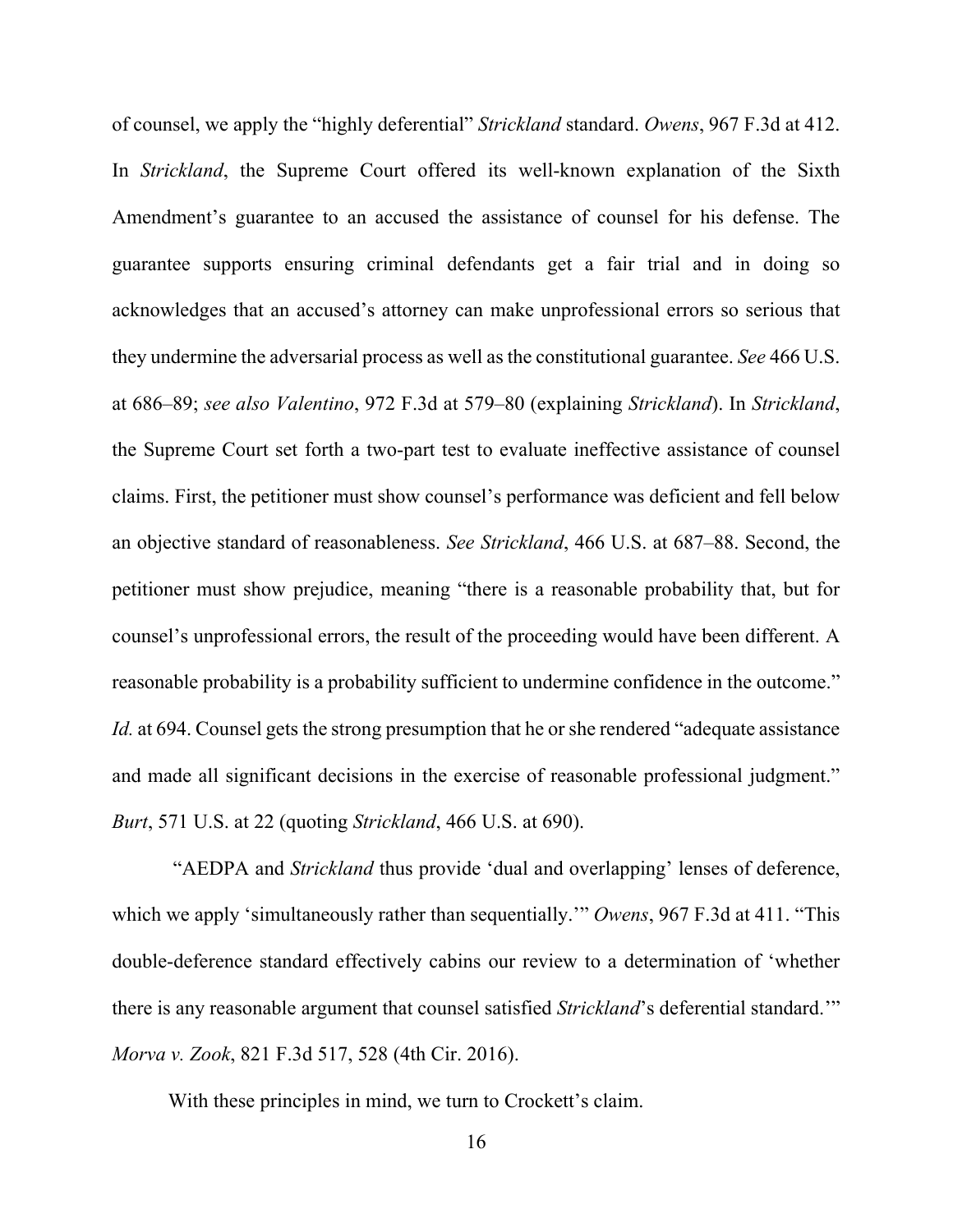B. *28 U.S.C. § 2254(d)(1)*

Crockett argues that the Supreme Court of Virginia failed to apply the totality of the evidence standard of *Strickland* resulting in "a decision that was contrary to, or involved an unreasonable application of, clearly established Federal law, as determined by the Supreme Court of the United States." 28 U.S.C. § 2254(d)(1). Thus, we review the Supreme Court of Virginia's application of *Strickland* as it pertains to counsel's failure to investigate and present evidence related to the driver's seatbelt.

After correctly outlining the two prongs of the *Strickland* test, the Supreme Court of Virginia applied the law to Crockett's claim. It found that Crockett met his burden of showing deficient representation by his trial counsel. But it held that Crockett "failed to establish prejudice under *Strickland*." J.A. 1858. In explaining that decision, the court focused on the primary evidence on which Crockett's petition was based: the Pape Report. It noted that the report merely "'suggest[ed]' the driver's seatbelt was in use at the time of the crash." J.A. 1858 (alteration in original). Because of that, the court held that "it cannot be said there is a reasonable probability that the result of the proceeding would have been different had this evidence been obtained and admitted before the jury." J.A. 1858–59.

Crockett disagrees with the court's analysis. And arguably, reasonable jurists could have agreed with Crockett. *See Valentino*, 972 F.3d at 583. But that, of course, is not our standard. AEDPA requires much more. AEDPA requires an "extreme malfunction[] in the state criminal justice system[]," *Harrington*, 562 U.S. at 102, such as a decision "so lacking in justification that there was an error well understood and comprehended in existing law beyond any possibility for fairminded disagreement." *Id.* at 103. That is not what we have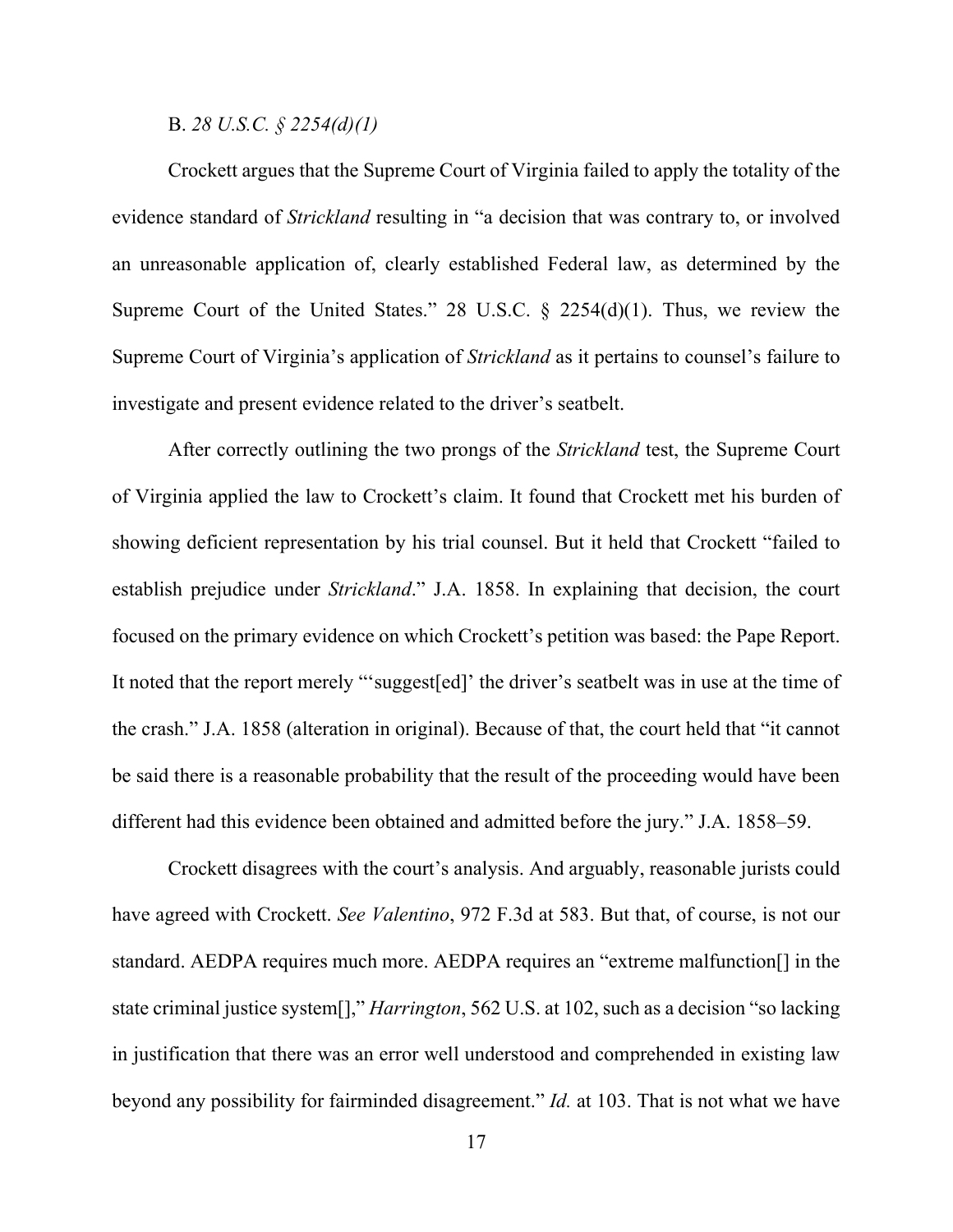here. To the contrary, the Supreme Court of Virginia based its decision, in part, on the less than conclusive language Pape used in his report.<sup>[5](#page-17-0)</sup>

But the court did not stop there. It also evaluated the persuasiveness of Crockett's theory that Palmer was driving the car. As described above, the court determined there was no possibility that a reasonable jury would believe that Palmer—after a violent crash in which Korte was killed, Crockett was knocked unconscious, the front seat collapsed and Crockett landed on top of the collapsed front seat—would be able to disentangle himself from the seat and Crockett, exit the car and not be noticed by any of the witnesses. While Crockett disagrees with this analysis as well, the court based its decision on a full assessment of evidence presented at Crockett's trial. One could certainly come to a different conclusion. But the conclusion reached by the Supreme Court was not unreasonable.

<span id="page-17-0"></span><sup>&</sup>lt;sup>5</sup> While not presented to us, the Pape Report would likely have led to a bevy of questions. For example, were there other potential causes of the cupping? Were those causes ruled out? Is there other evidence, besides cupping, that would suggest whether or not the seat belt was being worn at the time of the accident? What testing was actually done? How much or how little of the belt was tested? What was the methodology of that testing? Has the methodology been peer reviewed? What is the potential rate of error of Pape's conclusions? Did the failure of the police to maintain and preserve the evidence compromise the testing? If Crockett introduced expert testimony about the seatbelt, surely the Commonwealth could have done the same, and if so, whose expert would have been more persuasive? And so on. Perhaps these questions would have been answered favorably to Crockett. Or perhaps not. Neither these questions nor the answers to them are necessary to our conclusions. They simply illustrate that expert testimony is not necessarily the silver bullet Crockett suggests. And at the same time, they also highlight the sort of issues Crockett's trial counsel was dealing with at the ground level as he decided whether to pursue the testimony in the first place.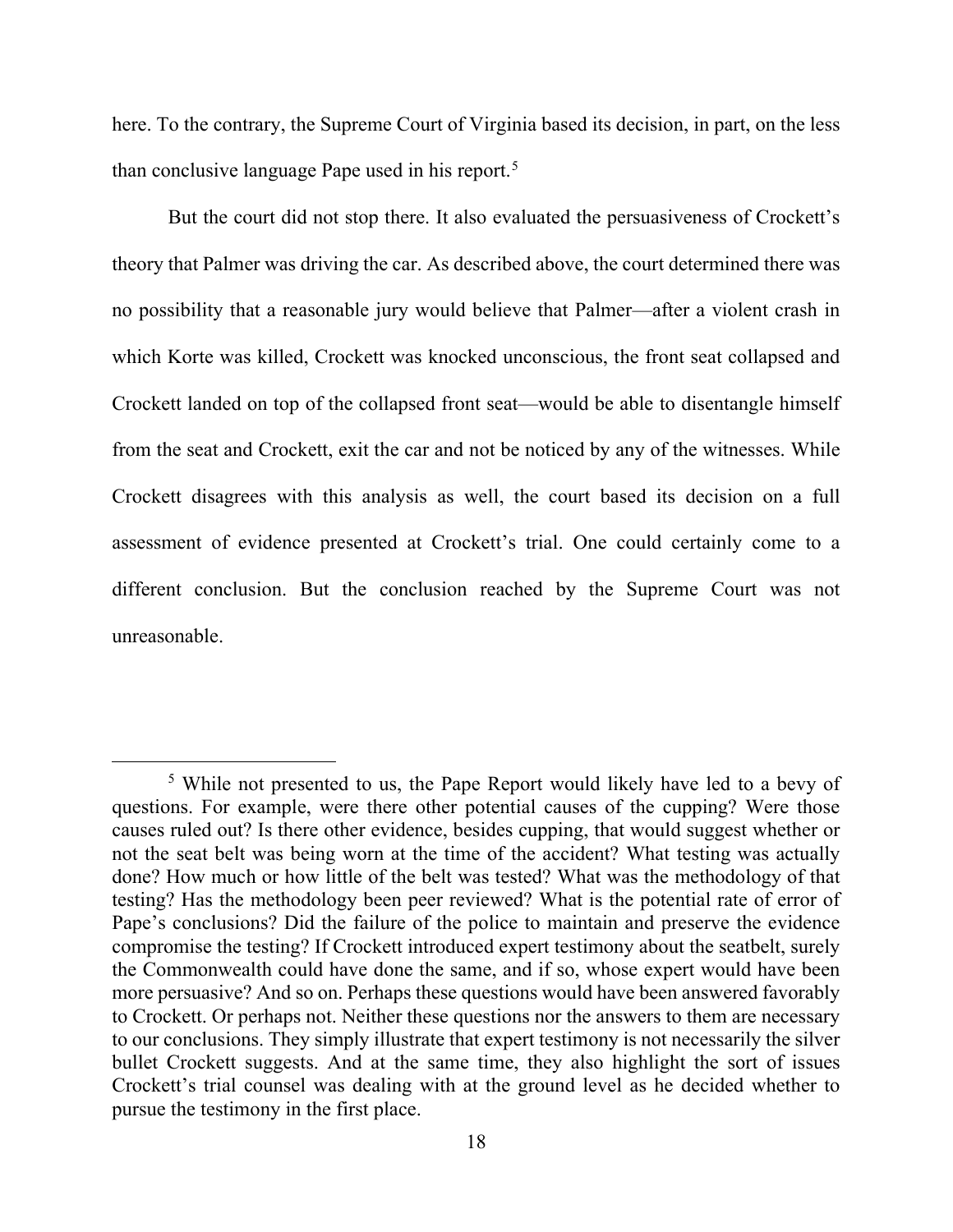Undeterred, Crockett advances another argument. He insists that the Supreme Court of Virginia did not consider the totality of the evidence—specifically, additional evidence that would have driven home "the significance of the belted driver." Appellant's Br. 42. For example, he claims the court did not consider how jurors would have reacted to testimony from an expert engineer that Crockett's position in the car was inconsistent with him being the belted driver.

First, it is important to accurately frame this argument. To the extent Crockett attempts to make *Strickland*'s reference to the "totality of the evidence" into a third prong of *Strickland*, we reject the invitation. "[T]otality of the evidence" is a part of the prejudice analysis whereby a court considers the "broad evidentiary picture before the jury." *See Valentino*, 972 F.3d at 583; *Elmore v. Ozmint*, 661 F.3d 783, 858 (4th Cir. 2011).

Second, even considering this additional argument regarding prejudice, Crockett's claim fails. Contrary to Crockett's assertions, the Supreme Court of Virginia considered all the evidence. It specified that Crockett filed over 400 exhibits and stated that it considered the "pleadings [related to the habeas petition] and the record in Crockett's manslaughter case." *See* J.A. 1852–53.

What's more, under AEDPA, a state court need not refer to each piece of a petitioner's evidence. *See generally Moore v. Hardee*, 723 F.3d 488, 499 (4th Cir. 2013). The opposite is true. The deference required under AEDPA means that if the state court offers a conclusion on the "prejudice question without articulating its reasoning supporting that conclusion, we must determine what arguments or theories . . . could have supported the state court's determination that [petitioner] failed to show prejudice." *Shinn v. Kayer*,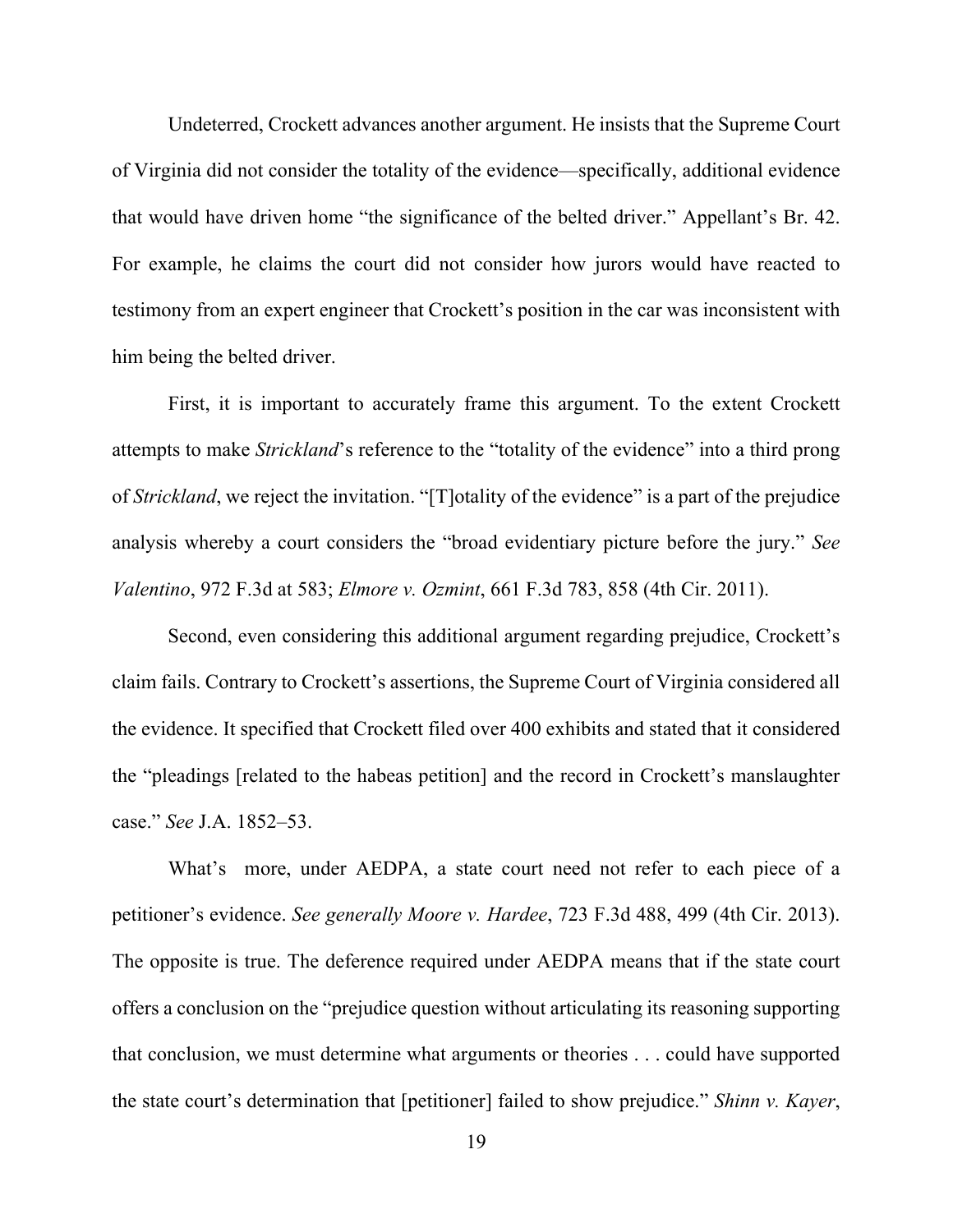141 S. Ct. 517, 524 (2020) (ellipsis in original) (internal quotation marks omitted). Indeed, "we must assess whether fairminded jurists could disagree on the correctness of the state court's decision if based on one of those arguments or theories." *Id.* (internal quotation marks omitted); *see also Cullen v. Pinholster*, 563 U.S. 170, 187 (2011) ("Section 2254(d) applies even where there has been a summary denial."). For example, although it did not expressly rely on this information, the court recounted Crockett's own statements to officers following the accident. He asked one officer "I mean did I hit someone or I mean?" J.A. 1853. He also initially denied anyone else was in the car. And after finally admitting Korte was in the car and being told he died, Crockett responded, "That figures." J.A. 489. This evidence, which is certainly damaging to Crockett, could be considered if the Supreme Court of Virginia failed to adequately explain its reasoning. But because it provided an explanation—and a reasonable one at that—we need not fill any gaps here.

For those reasons, we reject Crockett's argument that state court failed to consider the totality of the evidence.

C. *28 U.S.C. § 2254(d)(2)*

Crockett also maintains that the Supreme Court of Virginia's *Strickland* prejudice analysis, in particular the court's discussion of the Pape Report, rested on an "unreasonable determination of the facts in light of the evidence" under 28 U.S.C. § 2254(d)(2). Crockett argues that the court improperly discounted the report by focusing on the term "suggested" when referring to the use of the driver's seatbelt at the time of the collision. *See* J.A. 1858 (quoting J.A. 1607).